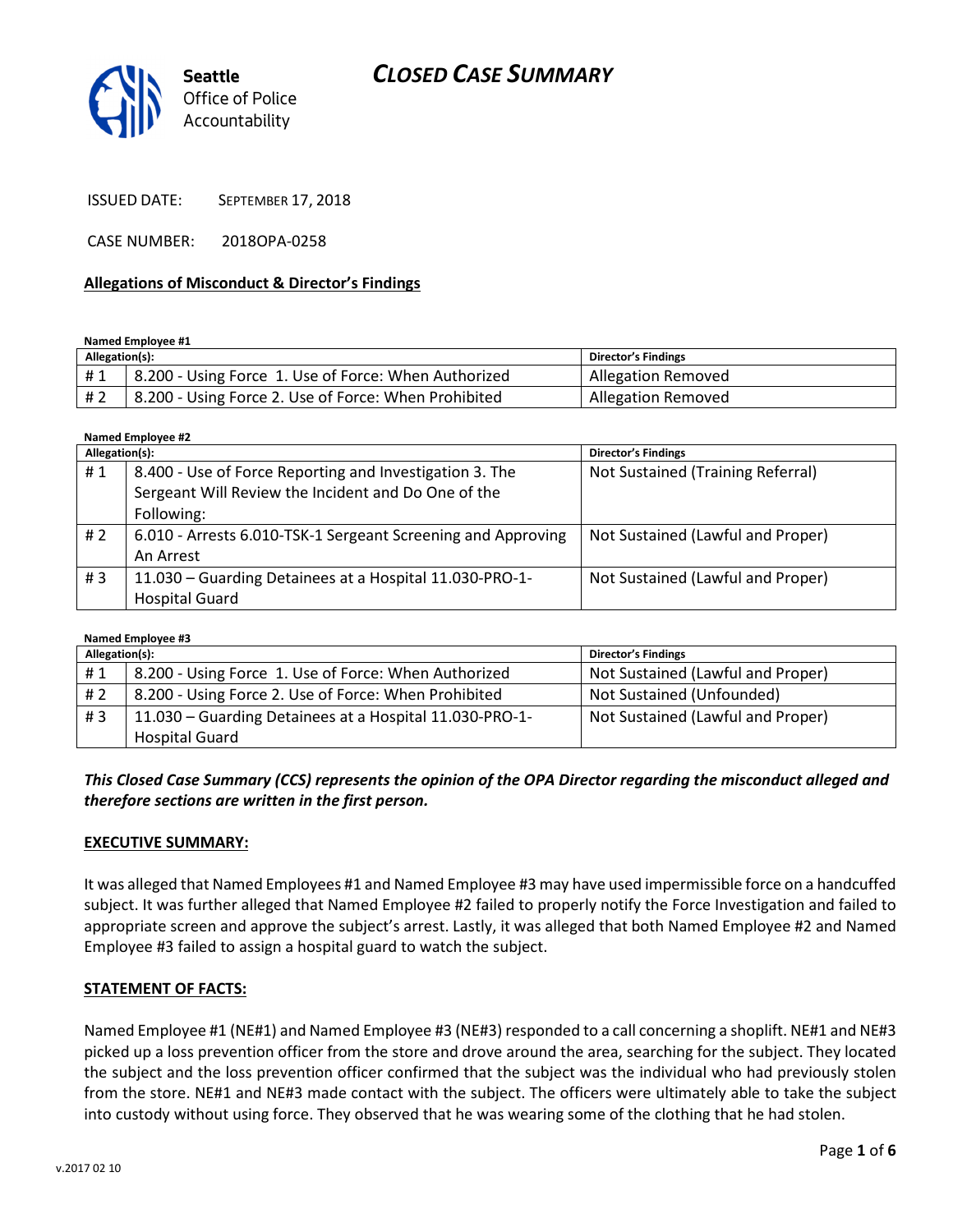OPA CASE NUMBER: 2018OPA-0258

The officers walked the subject to the rear passenger door of their patrol vehicle. At that point, NE#3 was on his left side and was holding his left arm. NE#1 was to the subject's right. NE#1 told the subject, who was arguing with him, that he was going to get into the car. NE#3 pulled the subject towards the car by his left arm and the subject moved backwards towards NE#3. NE#3 described that the subject shoved his left elbow and shoulder into NE#3, causing NE#3 to momentarily lose his breath. NE#3 then pushed the Subject forward towards the car. NE#3 reported that he did so in order to pin the subject's body against the patrol vehicle and to gain control over him. When this occurred, the subject bent over at the waist, causing him to strike the top of his head on the patrol vehicle's door. This resulted in a significant laceration to the top of his head and bleeding.

The officers summoned their supervisor, Named Employee #2 (NE#2), to the scene. The officers also called for medical assistance. At that time, the subject stated, in regard to the force used: "What you trying to hit my head on the wall for?" He further stated, referring to NE#3: "I thought he was a good cop." The subject later told NE#1: "I bumped up against [NE#3] but you know it ain't no big no deal, I ain't, I ain't no punk."

NE#2 then arrived at the scene. She spoke to the subject who stated: "Yeah, well, he just kinda slammed my head up against the bar." NE#2 told the subject that she would speak with him further once he received medical treatment. The medics provided treatment and determined that the subject would need stitches. The subject was placed in an ambulance to be transported to the hospital. NE#2 interviewed the subject in the ambulance. The subject said to NE#2: "So I kinda shoved the officer a little bit, 'cause I was stressed out about it." He further told NE#2: "As he tried to put me in the car, I'm, I, accidentally hit the, uh, accidentally hit the, hit the, the door of the car. And that was it." When NE#2 asked him whether any force was used on him, he stated "no." He further said "it wasn't nothing much" and "it wasn't really that tough."

NE#2 ordered NE#3 to complete Type II use of force report and NE#1 to complete a witness officer report. She did not screen the incident with the Department's Force Investigation Team (FIT) at that time. She spoke to the officers and they discussed charging by officer given that the subject had been arrested for a misdemeanor. NE#2 further made the determination that, given the charge, it was unnecessary to assign a hospital guard. The subject was transported to the hospital where he received eight staples to his head.

Later at the precinct, NE#3 mentioned to his Lieutenant that he had been involved in a Type II use of force. She asked for more details and NE#3 provided them. The Lieutenant then ordered NE#2 to screen the incident with FIT as a Type III. NE#2 did so and FIT commenced an investigation.

As part of that investigation, FIT interviewed a number of witnesses, including the Named Employees. FIT also interviewed one of the EMTs, who confirmed that the subject said that his head had been slammed against the patrol vehicle and that he was going to sue the officers. FIT also interviewed two civilian witnesses who witnessed the incident. One witness recalled that the subject pushed back against NE#3 and then lunged forward, hitting his head on the patrol vehicle door. This witness stated that it appeared that the subject was fighting with NE#3. The second witness described that the subject pushed back against NE#3 and, when NE#3 pushed forward, it appeared that the subject lost his balance and hit the vehicle. FIT tried to interview the subject, but he had already left the hospital and FIT could not locate him. The FIT Lieutenant made an OPA referral based on the failure of NE#2 to screen this incident with FIT, which, in FIT's opinion, ultimately resulted in the unavailability of the subject.



Seattle

Office of Police Accountability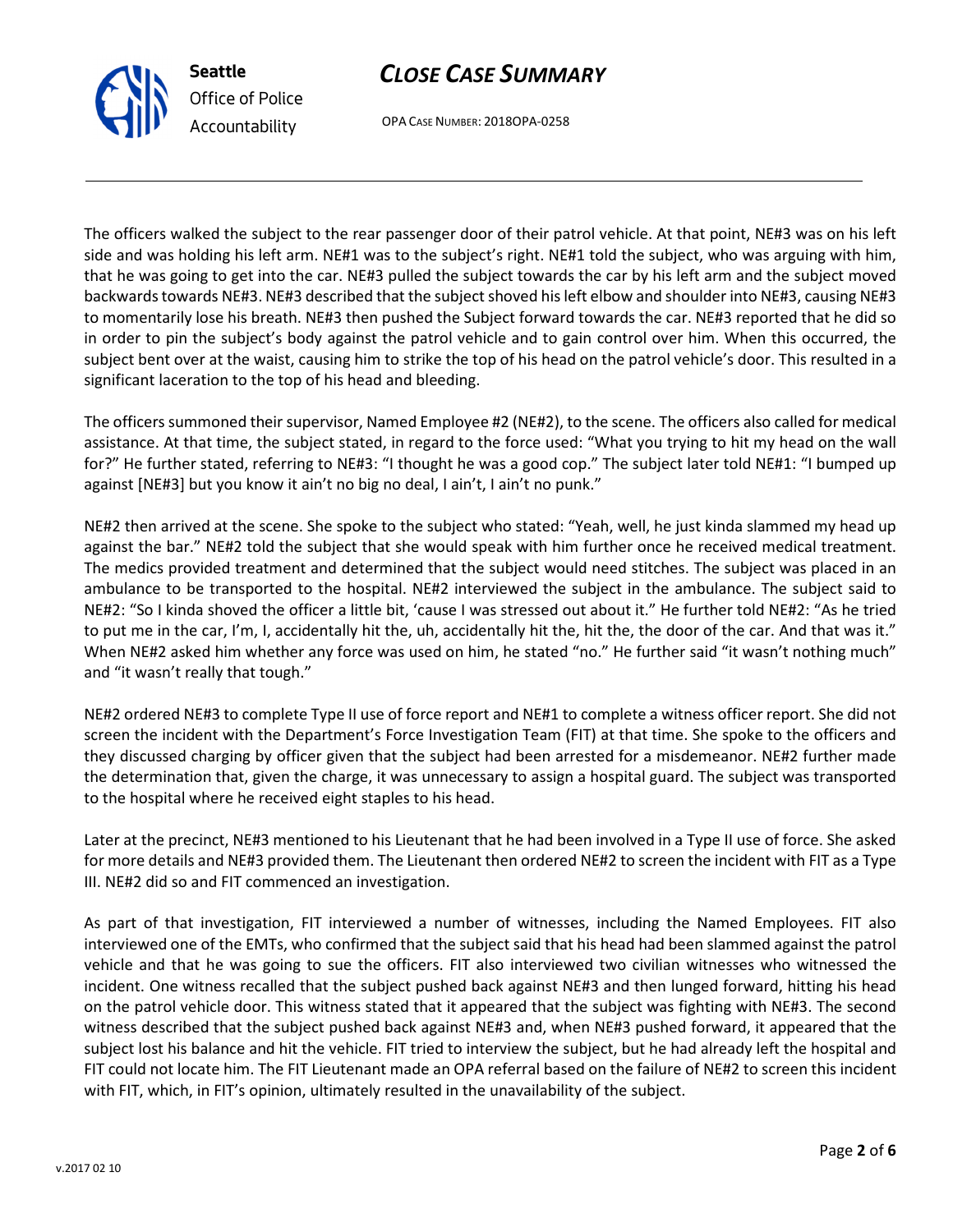

OPA CASE NUMBER: 2018OPA-0258

OPA then initiated this investigation. OPA reviewed the documents from FIT, the Force Review Board, and those relating to the underlying incident. OPA also reviewed the Department video. OPA interviewed all of the Named Employees. OPA tried to contact the subject on multiple occasions to set up his interview but was unsuccessful.

### ANALYSIS AND CONCLUSIONS:

### Named Employee #1 - Allegation #1 8.200 - Using Force 1. Use of Force: When Authorized

Based on my review of the Department video and the investigatory documents in the record, only NE#3 used force against the subject. NE#1 was standing away from the subject at the time that NE#3 pushed him towards the patrol vehicle, causing his injury.

Given the above, I recommend that this allegation be removed as against NE#1.

### Recommended Finding: Allegation Removed

## Named Employee #1 - Allegation #2 8.200 - Using Force 2. Use of Force: When Prohibited

For the same reasons as stated above (see Named Employee #1, Allegation #1), I recommend that this allegation be removed.

Recommended Finding: Allegation Removed

## Named Employee #2 - Allegation #1 8.400 - Use of Force Reporting and Investigation 3. The Sergeant Will Review the Incident and Do One of the Following:

SPD Policy 8.400-POL-3 sets forth the responsibilities of a sergeant when reviewing a use of force. The policy states that the sergeant will review force and classify it by type. The policy instructs the sergeant to "[c]all the Captain of the FIT Unit and screen a Type III response by FIT" when there is a "[u]se-of-force that results in, or could reasonably be expected to result in, great bodily harm…or substantial bodily harm…, to include broken bones and an admission to the hospital for treatment…" (SPD Policy 8.400-POL-3.)

Here, the subject suffered substantial bodily harm in the form of a large laceration to the top of his head. Moreover, he was admitted to the hospital for treatment. Based on this, NE#2 should have screened this matter with FIT. This was particularly the case given that the injury was to the subject's head, he told her that his head had been slammed into a door, and because NE#2 knew that the subject was handcuffed at the time the force was used. While he later backed off of his statement concerning his head being slammed into the door, NE#2 still should have known to screen this matter with FIT. Notably, her failure to promptly do so resulted in FIT's inability to fully explore what occurred by interviewing the subject.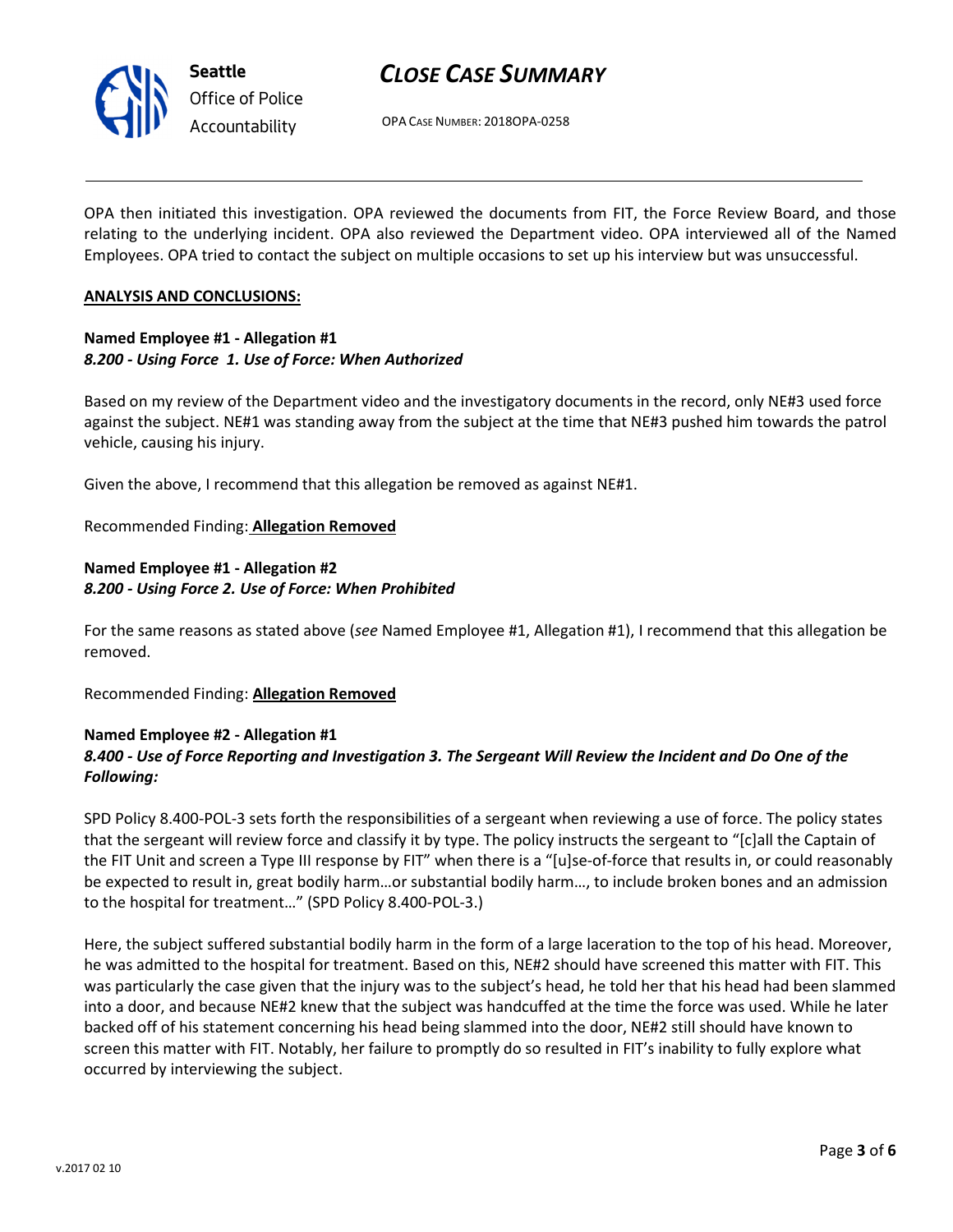



OPA CASE NUMBER: 2018OPA-0258

In failing to screen this matter with FIT, I find that NE#2 clearly violated Department policy. However, I recommend that she receive a Training Referral instead of a Sustained finding for two main reasons. First, while in the ambulance, the subject recanted his allegation that he had been slammed into the door and asserted that no force had been used. While this did not obviate the need to notify FIT, it apparently made the question closer in NE#2's mind. Second, FIT was ultimately notified and was able to investigate this case, even if that investigation was limited and was not commenced until several hours after the incident. That being said, I counsel NE#2 to learn from this case and to not to make this error again in the future.

• Training Referral: NE#2 should be retrained concerning the elements of SPD Policy 8.400-POL-3. She should be counseled by her chain of command concerning her failure to make a FIT notification in this case she should be informed that this was required by the clear language of the policy. NE#2 should be counseled to avoid revisiting this type of situation in the future and to screen these matters with FIT even when it is a close call in her mind. This retraining and associated counseling should be documented and this documentation should be maintained in an appropriate database.

Recommended Finding: Not Sustained (Training Referral)

# Named Employee #2 - Allegation #2 6.010 - Arrests 6.010-TSK-1 Sergeant Screening and Approving An Arrest

SPD Policy 6.010-TSK-1 concerns the obligation of sergeants to screen and approve arrests. The sergeant is required to do the following: (1) review the circumstances surrounding the incident and the physical condition of the person arrested or detained; (2) determine the appropriateness of the offense charged and the disposition of the person arrested or detained; (3) complete an arrest screening supplemental form; and (4) review the reports for completeness. (SPD Policy 6.010-TSK-1.)

NE#2 told OPA that, once she arrived on the scene, she spoke to the officers concerning what had occurred. She discussed the basis for the subject's arrest and learned that it was for misdemeanor theft. The officers screened charging by officer with her and she agreed that this was the appropriate course of action. This was captured on Department video. The Department video also showed that NE#2 spoke with the Subject and determined his physical condition. Lastly, NE#2 also reviewed the officers' reports for completeness and, herself, completed an arrest screening supplemental form.

Given the above, I find that NE#2 satisfied all of the requirements of this policy. As such, I recommend that this allegation be Not Sustained – Lawful and Proper.

Recommended Finding: Not Sustained (Lawful and Proper)

# Named Employee #2 - Allegation #3

11.030 – Guarding Detainees at a Hospital 11.030-PRO-1-Hospital Guard

SPD Policy 11.030 governs the guarding of detainees at hospitals. The policy instructs that a hospital guard is required where the detainee was arrested for a felony, a felony warrant, a repeat DUI offense, or domestic violence. (SPD Policy 11.030.) Otherwise, it is a discretionary decision. (Id.) In this respect, the policy states that: "Officers may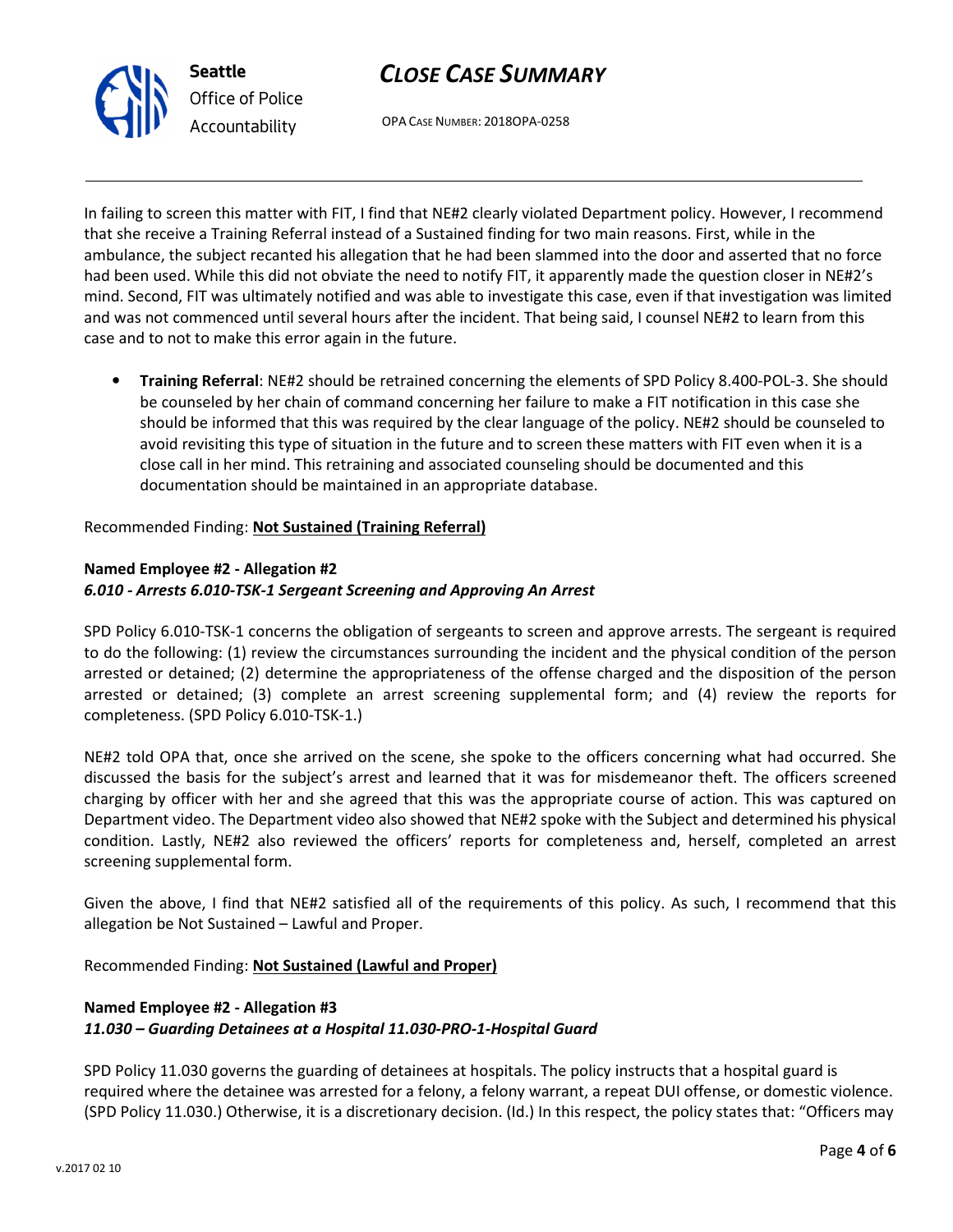

OPA CASE NUMBER: 2018OPA-0258

use the Charge by Officer Program (CBO) instead of providing a hospital guard for detainees arrested for a nondomestic violence misdemeanor." (Id.) This decision is ultimately up to the sergeant. (SPD Policy 11.030-PRO-1.)

Here, FIT alleged that, due to NE#2's failure to assign a hospital guard, the subject left the hospital and they were unable to interview him as part of their investigation. While this was certainly problematic, it did not constitute a policy violation. As discussed above, the subject was arrested for a misdemeanor and NE#2 decided to charge by officer, as she had the discretion to do. Accordingly, there was no requirement for a hospital guard and NE#2's failure to assign one did not violate policy.

For these reasons, I recommend that this allegation be Not Sustained – Lawful and Proper.

## Recommended Finding: Not Sustained (Lawful and Proper)

## Named Employee #3 - Allegation #1 8.200 - Using Force 1. Use of Force: When Authorized

This allegation was classified based on the subject's allegation that NE#3 slammed his head into the patrol vehicle door. If true, and if this occurred while the subject was in handcuffs, that could plausibility constitute excessive force.

SPD Policy 8.200(1) requires that force used by officers be reasonable, necessary and proportional. Whether force is reasonable depends "on the totality of the circumstances" known to the officers at the time of the force and must be balanced against "the rights of the subject, in light of the circumstances surrounding the event." (SPD Policy 8.200(1).) The policy lists a number of factors that should be weighed when evaluating reasonableness. (See id.) Force is necessary where "no reasonably effective alternative appears to exist, and only then to the degree which is reasonable to effect a lawful purpose." (Id.) Lastly, the force used must be proportional to the threat posed to the officer. (Id.)

As a starting point, I find that the force used by NE#3 was reasonable. NE#3 contended that, at the time he used force to push the subject against the patrol vehicle, the subject had just struck NE#3 with his elbow and shoulder. NE#3 explained that this caused him to momentarily lose his breath and to suffer transitory pain. NE#3 explained that the force was used to prevent the subject from causing NE#3 to suffer any additional injuries. He further stated that his intention was to pin the subject against the patrol vehicle and to control his body. I find that it was reasonable for NE#3, who had just been struck by the subject, to try to push him forward in order to brace him against the car. That this resulted in an unfortunate injury to the subject does not change this analysis.

I further find that the force was necessary to prevent the subject from further harming NE#3 and to ensure that he was under control. I also find that there did not appear to be any reasonably effective alternatives at that time to NE#3 other than the force used. Lastly, I find that the force was proportional to the risk of harm to NE#3. The subject admittedly struck NE#3 and it seems likely that, had NE#3 not used force, the subject would have tried to do so again. While, as discussed above, the injury suffered by the subject was significant, this does not lessen the proportionality of the force.

For these reasons, I recommend that this allegation be Not Sustained – Lawful and Proper.